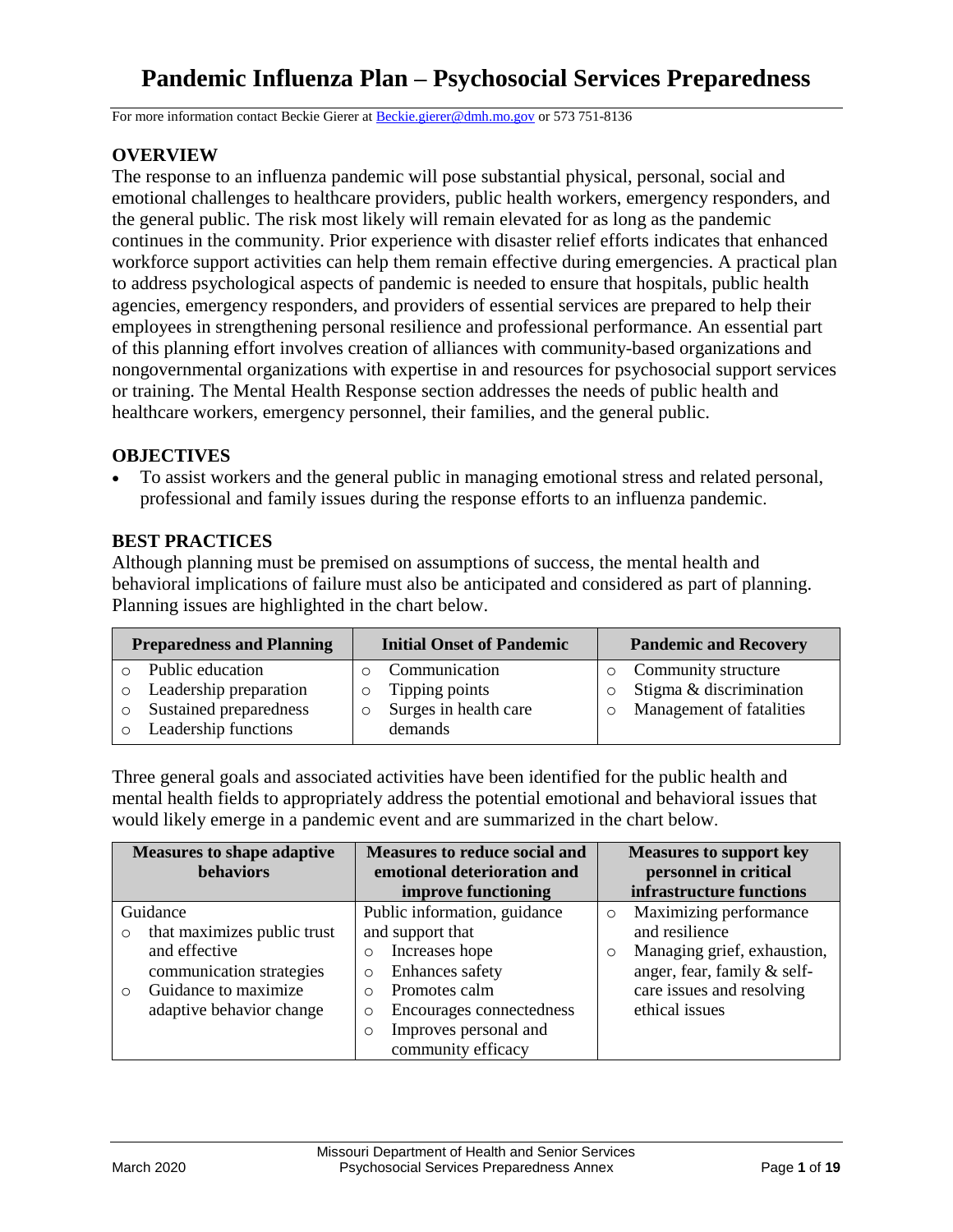See Attachment A for public health and individual intervention strategies to support communities and individuals in coping with a disease outbreak. Attachment A is a matrix that provides a roadmap for the oversight, management and coordination of public mental health efforts in a pandemic outbreak.

## **PRE-PANDEMIC PERIOD**

Mental health providers should focus on addressing the mental health issues associated with seasonal influenza as well as planning for those that may be generated by a pandemic. Collaborative efforts with community and faith-based organizations facilitate culturally appropriate mental health planning, preparedness, and response. Mental health providers should coordinate planning and response activities with government and non-government agencies.

## **Potential Activities**

- Develop public education tools and materials in collaboration with public information specialists.
- Identify and develop pandemic influenza-specific educational tools and materials regarding the signs of distress, traumatic grief, coping strategies, and building and sustaining personal and community resilience.
- Identify and list behavioral and psychological support resources.
- Increase awareness of potential mental health implications of an influenza pandemic.
- Provide information about psychological reactions to public health emergencies and recommendations for positive coping strategies.
- Maintain an updated website containing information about pandemic influenza-related mental health issues.
- Share resources through social media and other various outlets as appropriate.

# **Support mental health disaster training**

Training strategies will need to consider ways to motivate stakeholders to invest in preparedness training and to evaluate the cost-benefit. Training content areas suggested for the various audiences are included as Attachment B. Some of the training resources available in Missouri are listed in Attachment C.

## **Faith-Based Organizations**

The involvement of faith-based partners during a pandemic event will be crucial to promote well-being and spiritual, social and emotional strength for Missouri's citizens.

Descriptions of the partnering strategies that will benefit faith-based ministries in supporting mental health needs in a public health emergency follow:

- 1. Preparedness and planning for congregation, staff and community.
	- Use Centers for Disease Control and Prevention (CDC) checklist to plan for congregation.
	- Recognize the emotional and physical impact that a pandemic may have on a congregation.
	- Learn risk communication and learn best methods to communicate with congregants.
- 2. Develop partnerships.
	- Call the Local Public Health Agency (LPHA) to see if there are groups/congregations meeting to plan for a public health emergency and join those groups.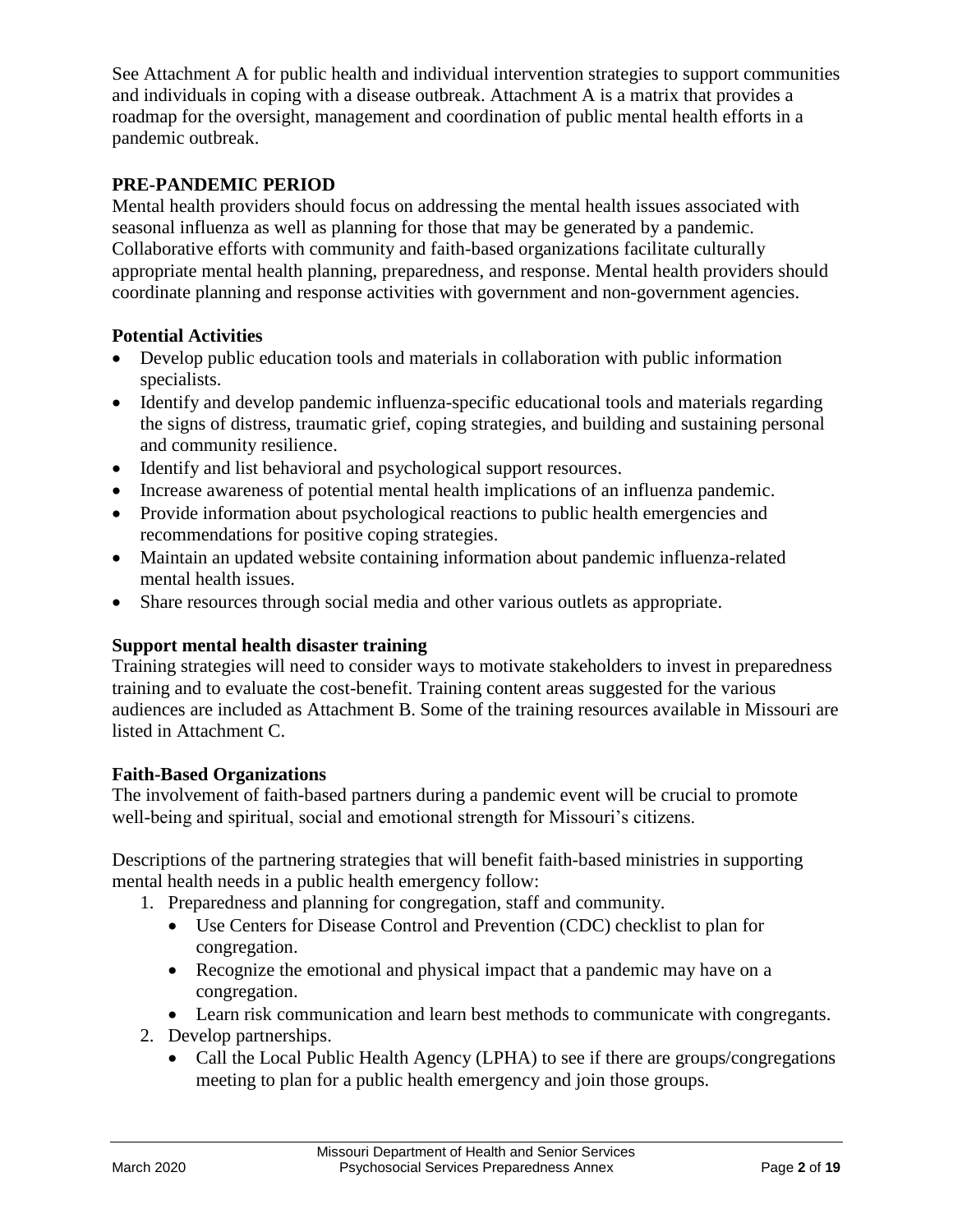- Discuss and plan with Ecumenical groups such as the Ministerial Alliance. Consider developing a Local Emergency Pastoral Care Committee to provide mutual support, staffing, etc. in a pandemic.
- Identify other resources available through your congregational affiliation such as counseling centers, parish nurses, etc.
- Develop memos or letters of understanding outlining the agreed upon activities and outreach between partnering faith-based organizations/congregations.
- Members of a faith that has specific cultural practices during grief periods or whose members may limit medical interventions due to their beliefs should work with public health authorities in advance of an emergency to promote understanding and to plan for responses that diminish inappropriate interventions.

# **MENTAL HEALTH INTERVENTIONS**

## Content areas:

Goals of Intervention

- Promote preparedness.
- Develop resilience.
- Mitigate risk factors.

## Role of all Mental Health Staff

- Planning.
- Public education.
- Communication.
- Workforce preparedness and training.
- Resource development.
- Community development.

## Community Mental Health Role at Local Level

- Collaboration.
- Inform and influence policy.
- Set structures for assistance and develop surge capacity.
- Integrate substance use counseling with at-risk individuals.
- Assess interoperability of communications technologies, i.e. phone, telecommunication, etc.
- Advocate for at-risk populations and those with functional needs and/or access issues.

## *Workforce Development*

- Leadership preparation and functions.
- Promote awareness and increase capacity for personal and work-related preparedness, i.e. human resource policies.
- Train responders in evidence-based mental health response skills. (Workforce Materials are listed in Attachment C: Current Status of Resources).
- Promote resilience building, stress management and self-care.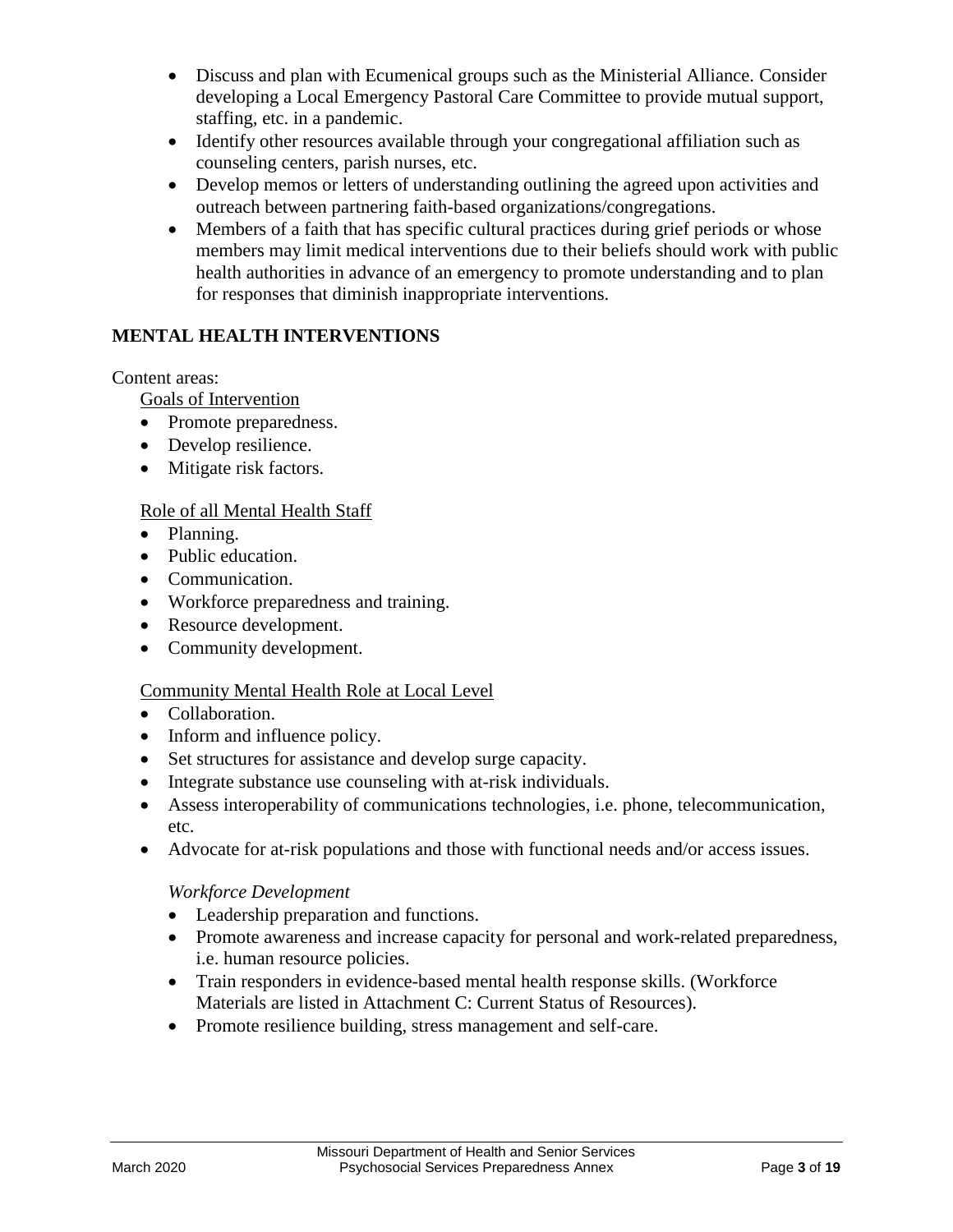In Missouri, psychosocial support services are becoming institutionalized within health care and first responder organizations due to continued psychological first aid (PFA) training throughout the state for diverse groups. Educational materials are prepared for employees and ready to be distributed through health care partnerships during public health emergencies. Other materials to be developed as needed.

## Public Education

- Cultivate relationships with and educate media.
- Promote preparedness campaigns that address safety and resilience rather than imminent threat.
- Promote mental health and prevention efforts to build emotional resilience.
- Target at-risk groups and integrate substance use and relapse prevention efforts.

## Community Development:

- Partner to address needs of disability community and other at-risk groups.
- Develop resources for and partnerships with diverse cultures within communities.

## Public Mental Health Authority at State Level

- Interagency collaboration to develop guidance.
- Policy development and leadership preparation.
- Infrastructure support for rapid assistance.
- Plan and develop infrastructure for Implementation of Federal Emergency Management Agency (FEMA) Crisis Counseling Program (CCP), if available, or other fiscal resources.
- Mutual aid strategies among community mental health centers, with American Red Cross (ARC), other Volunteer Organizations Active in Disaster (VOAD) agencies.

## *Workforce Development*:

- Continuity planning.
- Training for public health, other health care providers such as hospitals and primary care, mortuary workers, mental health, etc.
- Involvement in state sponsored exercises.
- Competency-based workforce standards (self-care, cultural competencies and use of interpreters, licensure and certification standards).
- Ongoing resource development.
- Agencies should develop alliances with community based organizations and nongovernmental organizations with expertise in and resources for psychosocial support, services and training.

# **PANDEMIC PERIOD**

Persons who believe they have been exposed may out-number those actually exposed. Communication and planning for the needed messages and behavioral responses will be important public health activities to prevent the medical response capacity from being overwhelmed.

**In early pandemic responses**, the Center for the Study of Traumatic Stress, *Mental Health and Behavioral Guidelines for Response to a Pandemic Flu Outbreak,* recommends preparing for three following responses: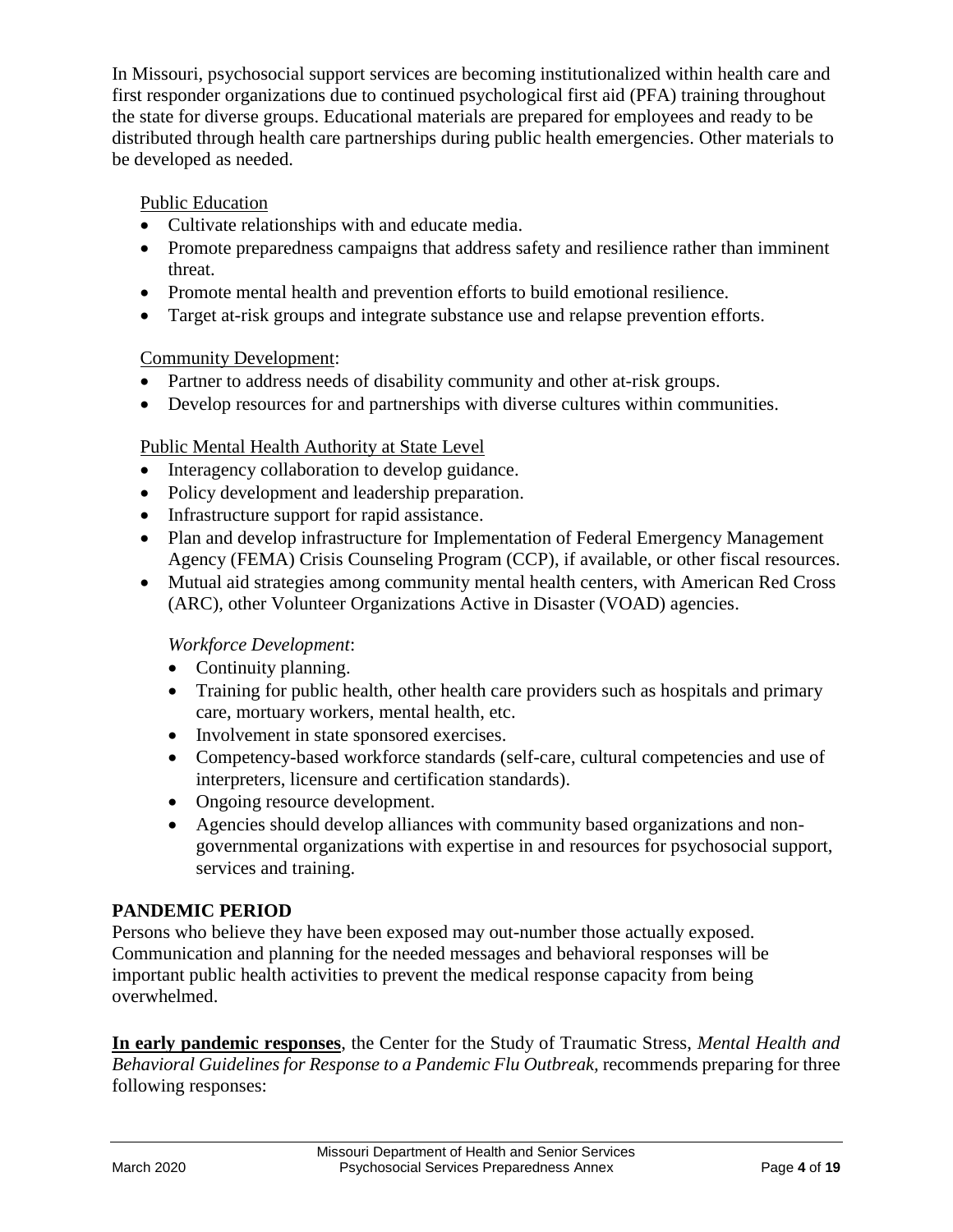**Communication**: Wide dissemination of materials that normalize stress reactions and emphasize hope, resilience and natural recovery. Collaborate with media to clearly and repeatedly inform the public about the rationale and mechanism for distribution of limited supplies.

**Tipping Points**: Certain events may occur that will either increase or decrease fear and helpful or risk behaviors. Deaths of vulnerable individuals such as children, unexpected or new risk factors, and shortages in supplies are typical.

**Support Mental Health Disaster Training:** The training content can be adapted to fit the current status of the disease. Content areas that should be considered for the pandemic period are listed in Attachment B, II. *Pandemic.*

# **MENTAL HEALTH INTERVENTIONS**

The following content areas have been identified for use during a pandemic:

Goals of intervention:

- Safety and survival;
- Meet basic needs:
- Effective communication:
- Effective risk communication incorporating of skills for the "new normal" including safe behavioral practices and routines such as social distancing.

# Role of Mental Health Staff:

- Protection.
- Reduction of stress and arousal.
- Reassurance.

# Community Mental Health Role:

- Basic Needs.
- Psychological First Aid.
- Monitor environment and identify tipping points.
- Technical assistance, consultation and training.

# Public Mental Health Authority

- Establish linkages with State Emergency Management Agency (SEMA), The Missouri Department of Health and Senior Services (DHSS), FEMA and Center for Mental Health Services (CMHS) to authorize availability of FEMA immediate services program and to identify tipping points.
- Activate mental health response consistent with functions listed above.
- Utilize crisis counselors if applicable.
- Provide hotline as response and referral resource.
- Disseminate mental health outreach materials.
- Participate in Missouri VOADs and the Governor's Faith-based and Community Service Partnership for Disaster Recovery (Governor's Partnership).
- Coordinate service delivery and develop linkages with mental health services offered by ARC, Salvation Army and other VOADs.
- Authorize and fund use of interpreters.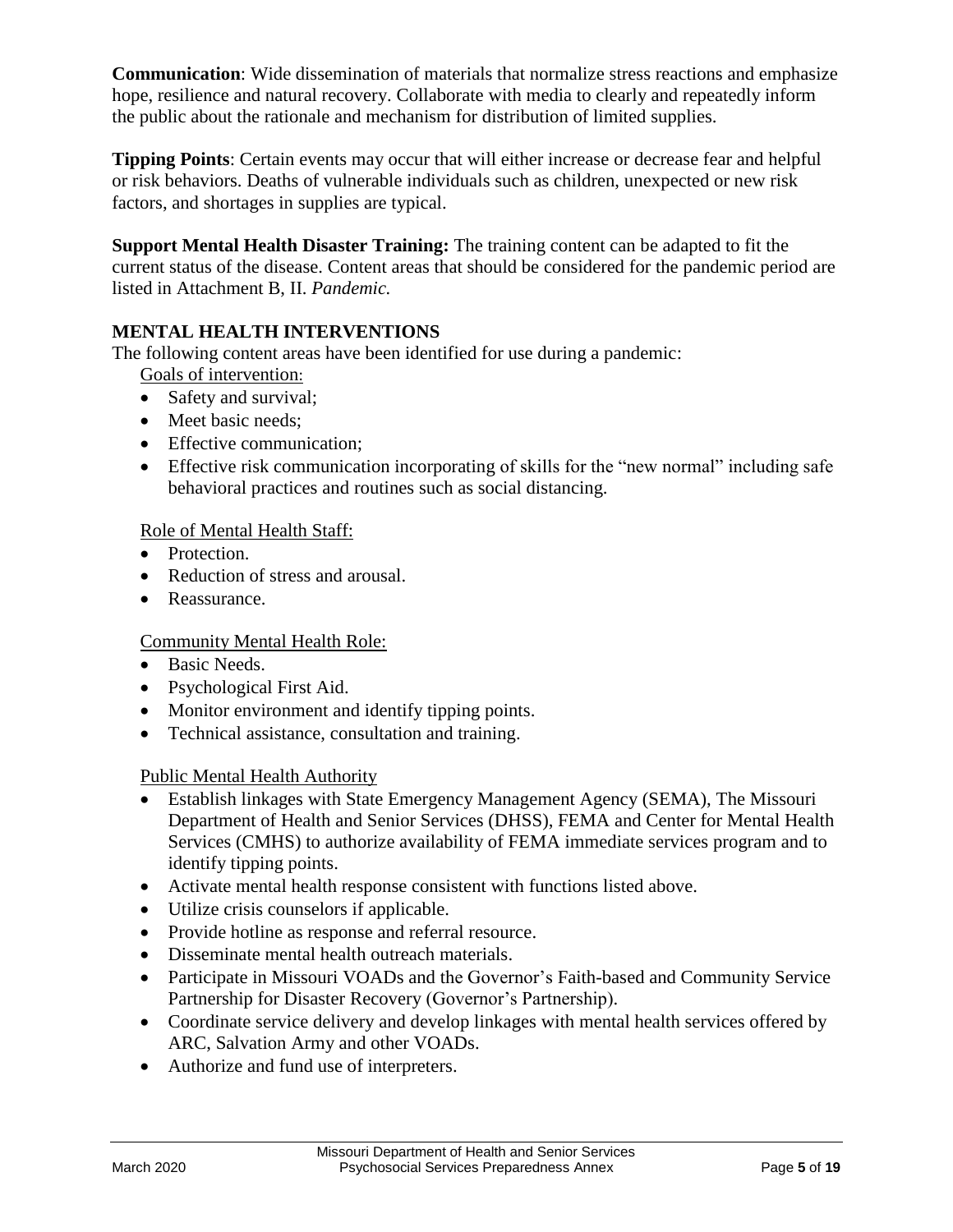- Establish communications with Community Mental Health Centers (CMHCs) in affected areas.
- Assess impact on populations with access and functional needs.
- Explore availability of FEMA Regular Services Program and explore other grant resources for behavioral health outreach.

## *Work Force Development*

- Incorporate psychosocial support services into occupational health and emergency preparedness planning and through PFA training for a variety of responders.
- Provide mental health messages to DHSS to be included within the DHSS Health Alert/Health Updates disseminated statewide to health care workers during a pandemic.
- Provide mental health messages to DHSS public information officers for inclusion within letters from the Director of DHSS to employees.
- Provide informational materials to Missouri Department of Mental Health (DMH) and DHSS staff.
- Encourage use of the State Employee Assistance Plan (EAP) as needed for psychosocial support services for employees and their families.
- Provide informational resources for the mental health hotline numbers.
- Encourage implementation of workforce resilience programs.
- Provide resiliency materials developed by the CDC, Health Resources & Services Administration (HRSA), National Institute of Health (NIH), Substance Abuse and Mental Health Services Administration (SAMHSA) and others that address healthcare and training issues
- Provide *Behavioral Health Emergency Plan Template for Healthcare Agencies* to health care organizations.

**In later pandemic** response and recovery, the Center for the Study of Traumatic Stress in *Mental Health and Behavioral Guidelines for Response to a Pandemic Flu Outbreak* emphasizes the management of the community structure, stigma and discrimination, and fatalities.

**Community Structure:** Maintaining the formal and informal community social support is important, even if conducted electronically or virtually. Web, social media, telephone, television and radio will be important communication tools to instill normalcy, plan for regular activities and manage community and organizational distress and behaviors. The Center encourages providing tasks for community action that can supplement needed work resources, decrease helplessness and instill optimism.

**Stigma and discrimination:** Stigma and discrimination may marginalize and isolate certain groups and impede recovery. Address stigmatization through information and training. Attention to managing social conflicts in the immediate response and recovery period will take on added significance.

**Management of fatalities:** The community must anticipate and plan for response to mass fatalities and to the management of bodies. Local officials must be aware that containment measures related to bodies may conflict with religious rituals of burial and the usual process of grieving which may have a negative impact on a community.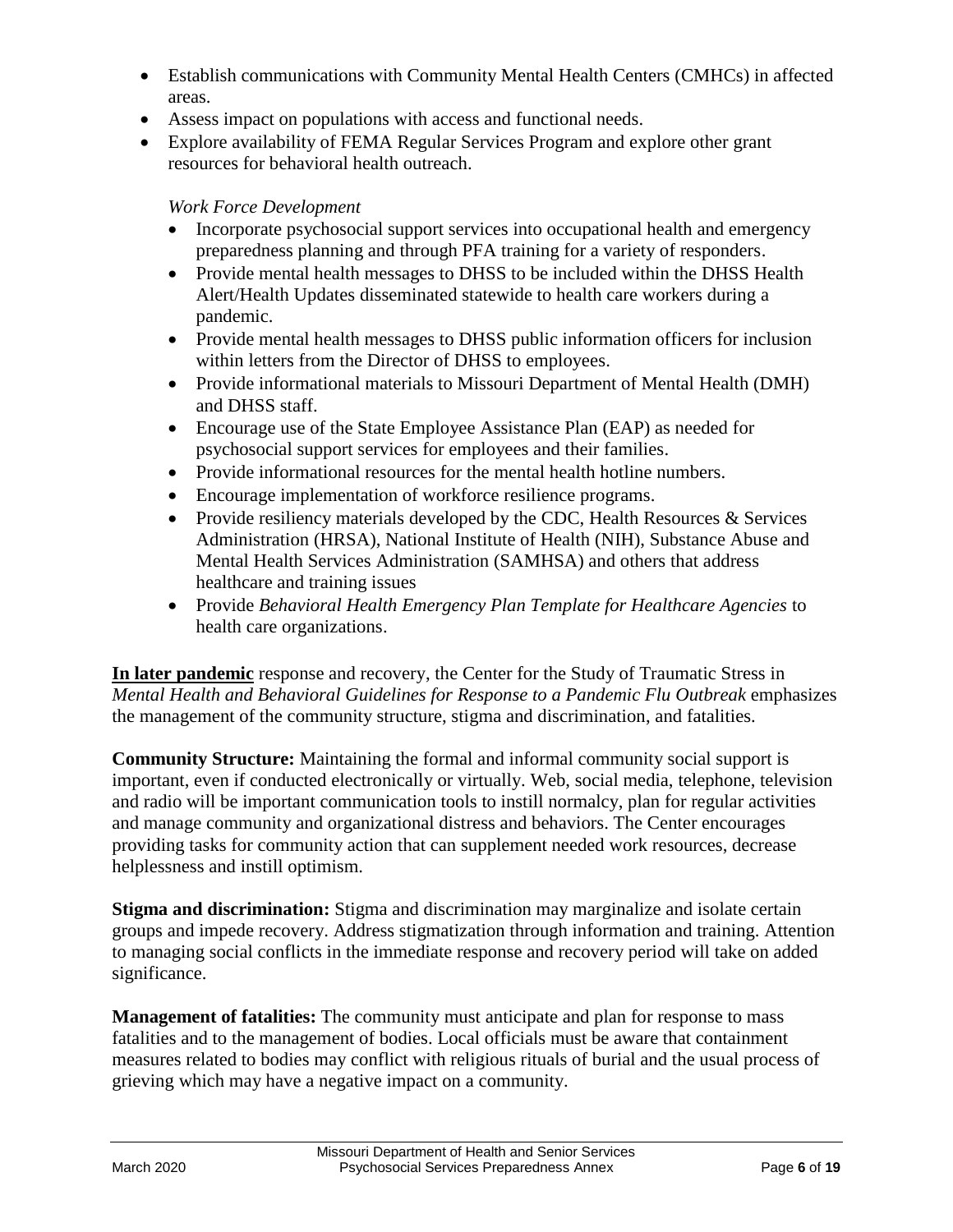## **MENTAL HEALTH INTERVENTIONS**

The following content areas have been identified for the pandemic period:

Goals of intervention:

- Adjustment.
- Appraisal.
- Effective risk communication.
- Incorporation of skills for the "new normal" including safe behavioral practices and routines.

## Role of all Mental Health Staff:

- Provide information and assistance to orient affected parties.
- Needs assessment.
- Referral or service provision.

#### Community Mental Health Role:

- Culturally competent needs assessment to determine status and how well needs are being addressed for all populations as well as the recovery environment.
- Conduct mental health surveillance to inform response and recovery efforts.
- Foster resilience.

#### Public Mental Health Authority

- Establish linkages with SEMA, DHSS, FEMA and CMHS.
- Work closely with VOAD organizations including ARC and National Organization of Victim Assistance (NOVA).
- Support the risk communication effort of DHSS by providing mental health specific information.
- Monitor DMH Access Crisis Intervention Hotline to determine if calls are received due to the Pandemic. Look for tipping points regarding the need for a separate hotline to solely concentrate on stress issues related to the pandemic.
- Work with DHSS regarding the mental health risk communication messages that need to be delivered during mass vaccination. Stress management tips, information for atrisk groups, and information on where and how to seek professional assistance.
- Support the workforce coping with large numbers of deaths. Train supervisors how to support workers who have losses.
- Establish communications links with CMHCs in affected areas.
- Conduct needs assessment for FEMA crisis counseling program application if available.
- Explore other federal grant resources that may be available for behavioral health outreach

## **Supporting Families Coping with Death**

Recommendations for supporting individuals and families experiencing deaths are listed below. Address emotional aspects of a positive death experience regarding rituals, communication, support and assistance during the period when death is imminent and after death anticipate the following:

• How to help children and others in the household learn coping skills.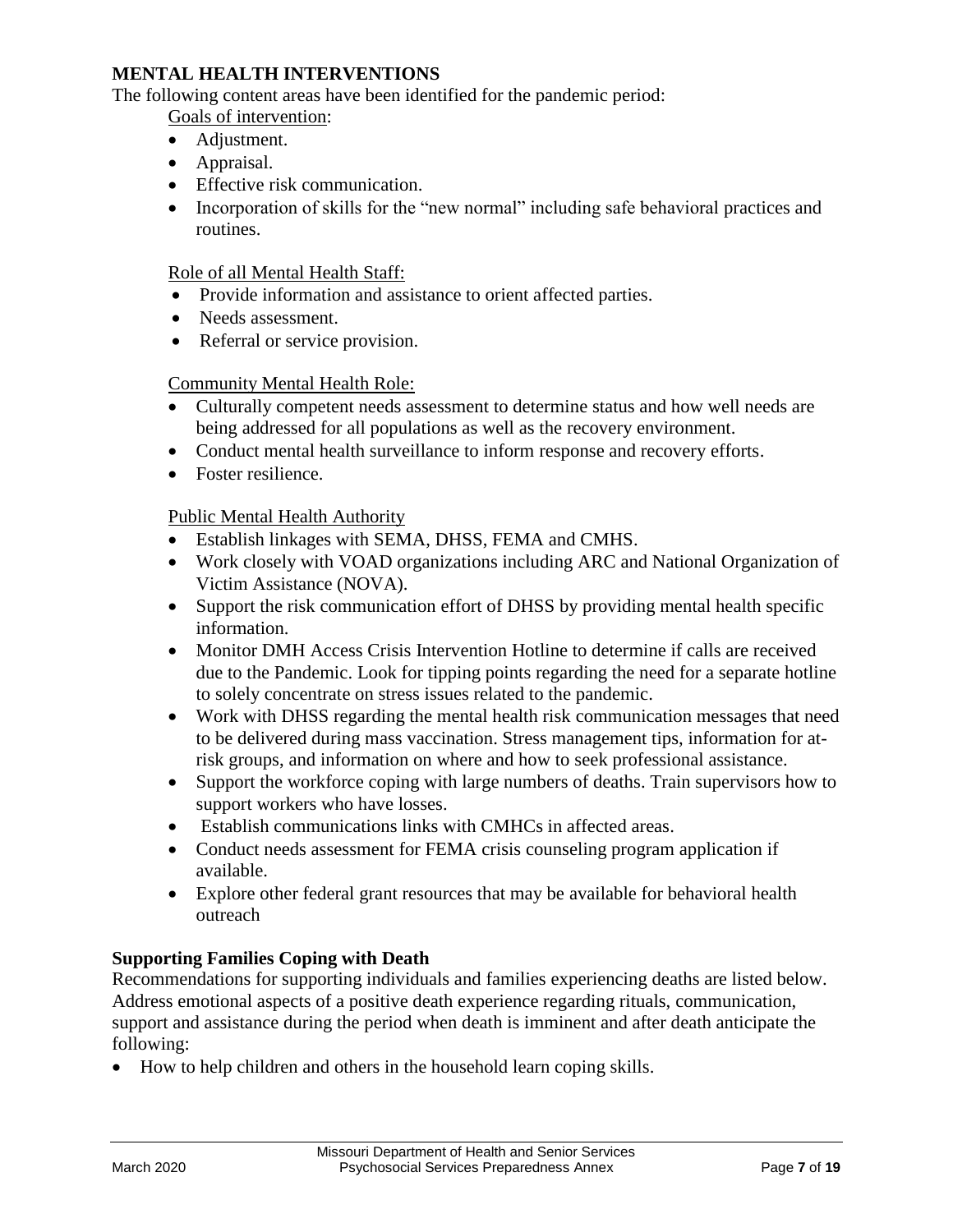- How to recognize potential for survivor guilt and blame and when to seek professional mental health help.
- Self-care tips for caregiver's physical and emotional health.
- Provide pro-active information about state and local requirements regarding what to do in the event of a death in the home.
- Provide hotline tailored to death issues, staffed by people prepared to deal with issue.
- Partner with faith communities and funeral industry for consistency of message, in providing emotional support and dissemination of factual information about bodies and grief.
- Encourage volunteer activities that are safe and do not promote contagion such as delivery of food and other items with no personal contact (i.e. drop-offs).
- Encourage "flu recovered" individuals who now have immunity to assume responsibility for those aspects of life requiring exposure to contagion, taking care not to place adult responsibilities on children.

## *Work Force Development*

- Make available phone, web and other social media supports for a long response.
- Continue to offer educational materials regarding the cognitive, physical, behavioral, spiritual and emotional reactions that might be exhibited by patients, their families and by staff. Include reactions that indicate a mental health referral is needed.
- Provide communication materials that assist with sensitivity to cultural issues.
- Provide *Behavioral Health Emergency Plan Template for Healthcare Agencies.* Stress employee support during planning and reemphasize during the pandemic period.
- Offer information for health care agencies regarding developing stress control/resilience teams and their purpose and function.
- Supply confidential telephone support lines staffed by behavioral health specialists.
- Encourage work places to develop services for the families of employees, especially support services that might be needed for employees with sick family members.

## **RECOVERY PERIOD**

## **Support Mental Health Disaster Training**

Training materials need to focus on referral and treatment, grief and bereavement, and resilience and recovery. Content areas by audience for the recovery period are identified in Attachment C: III. *Recovery.*

#### **Partner with Faith-Based Organizations:**

- Use partnerships to support the community through memorials, special events, etc., to help rebuild the fabric of the community and to support families and individuals who have lost loved ones or who will have long term effects from the illness due to disabilities, etc.
- Celebrate your congregation's ability to meet together again if public services were canceled.
- Plan programs to support those recovering. Consider the long term physical, emotional, social and economic impact of the emergency on families such as disabilities, loss of income, inability to meet basic needs, etc. and how faith organizations can respond.
- For congregations suffering great losses of members, consider meeting with sister congregations to work together toward recovery.
- Initiate support groups to assist those with longer term disabilities as a result of illness, their family members and those in grief over losses.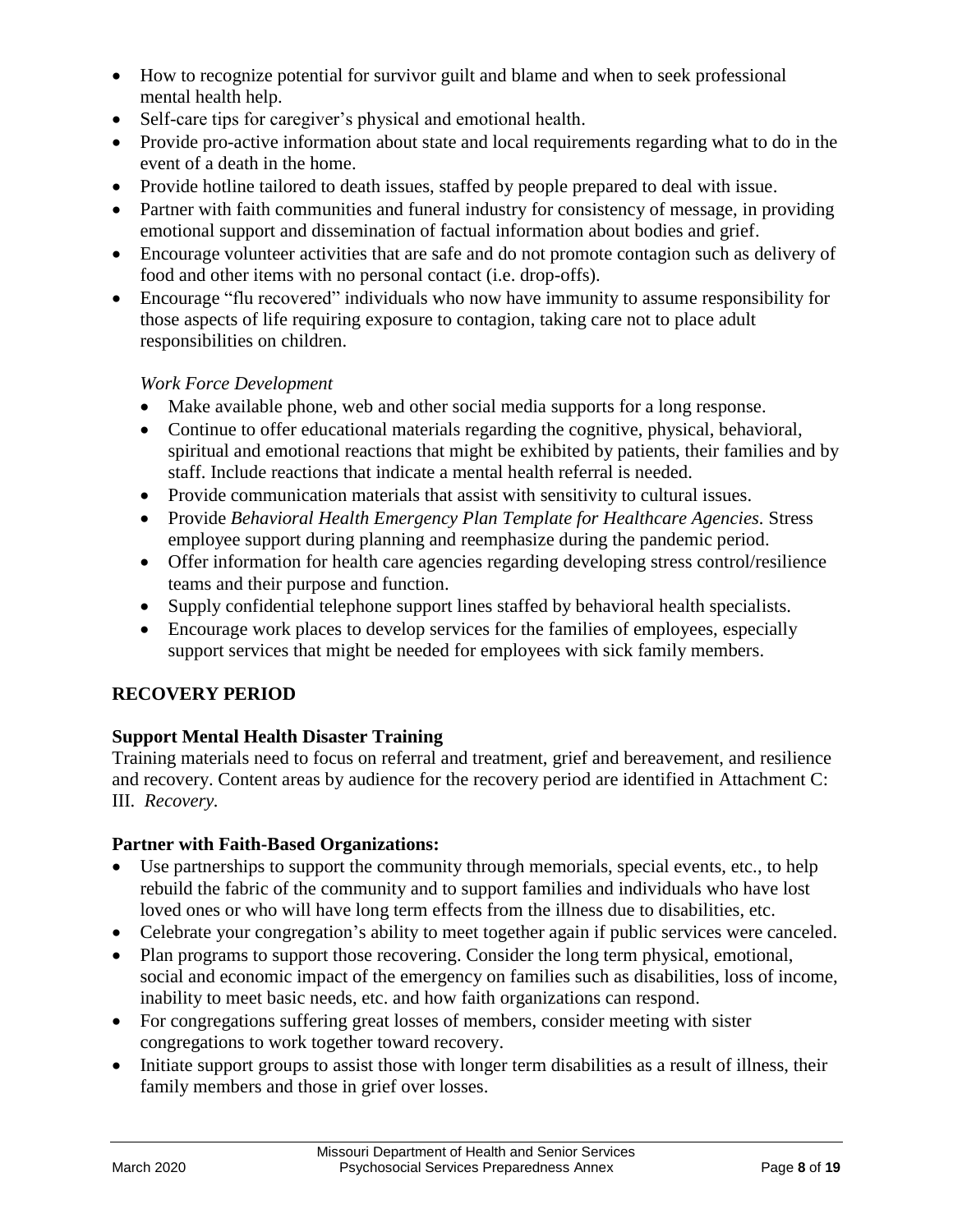Learn the signs of depression, and suicide risks. When needed, refer to pre-identified mental health professionals.

# **MENTAL HEALTH INTERVENTIONS**

#### Content areas:

## Community Mental Health Role:

- Monitor the recovery environment.
- Foster resilience and recovery.
- Community development encourage development of Long-Term Recovery Committees.
- Public education.
- Traditional mental health services.

#### Public Mental Health Authority:

- Assess need for FEMA regular services program, CMHS' SAMHSA Emergency Response Grant funds or other funding streams available.
- If regular services grant not pursued, participate in and coordinate with the Governor's Partnership.
- Coordinate with Suicide Prevention Project, DMH for materials and outreach.
- Conduct data collection and analysis to inform program management and future mental health response efforts.

#### Work Place Recovery:

- Supply materials about grief and bereavement in the work place to assist in recovery.
- Review policies and how they support or hinder grieving workers in their recovery.
- Consider support groups to assist with healing.
- Celebrate getting back to a "normal" schedule while remaining flexible for those who need it.

#### **Long-Term Recovery**

The recovery phase will be an extension of on-going mental health response. The planning framework out-lined in the DMH Community Mental Health Response Plan for disaster events is the *Missouri Model for Mental Health Response and Recovery After A Public Health Event* matrix available at [https://dmh.mo.gov/media/pdf/missouri-model-mental-health-response-and](https://dmh.mo.gov/media/pdf/missouri-model-mental-health-response-and-recovery-after-public-health-event)[recovery-after-public-health-event.](https://dmh.mo.gov/media/pdf/missouri-model-mental-health-response-and-recovery-after-public-health-event) This document is intended to provide a procedural approach to managing the mental health response throughout a pandemic. Specific activities for the recovery phase include but are not limited to:

- Re-establishing pre-event functional abilities and a new "norm" for post-pandemic social behaviors.
- Helping families and individuals cope with traumatic grief issues.
- Adjustment to family reconfiguration and adjustment due to death, disability and economic difficulties.
- Community activities that promote social cohesion and unity such as recognition and appreciation rituals and memorials, community "self-help" activities and partnerships that strengthen mutual and natural support efforts, and "anniversary" events to assist individuals and communities to move forward in their recovery.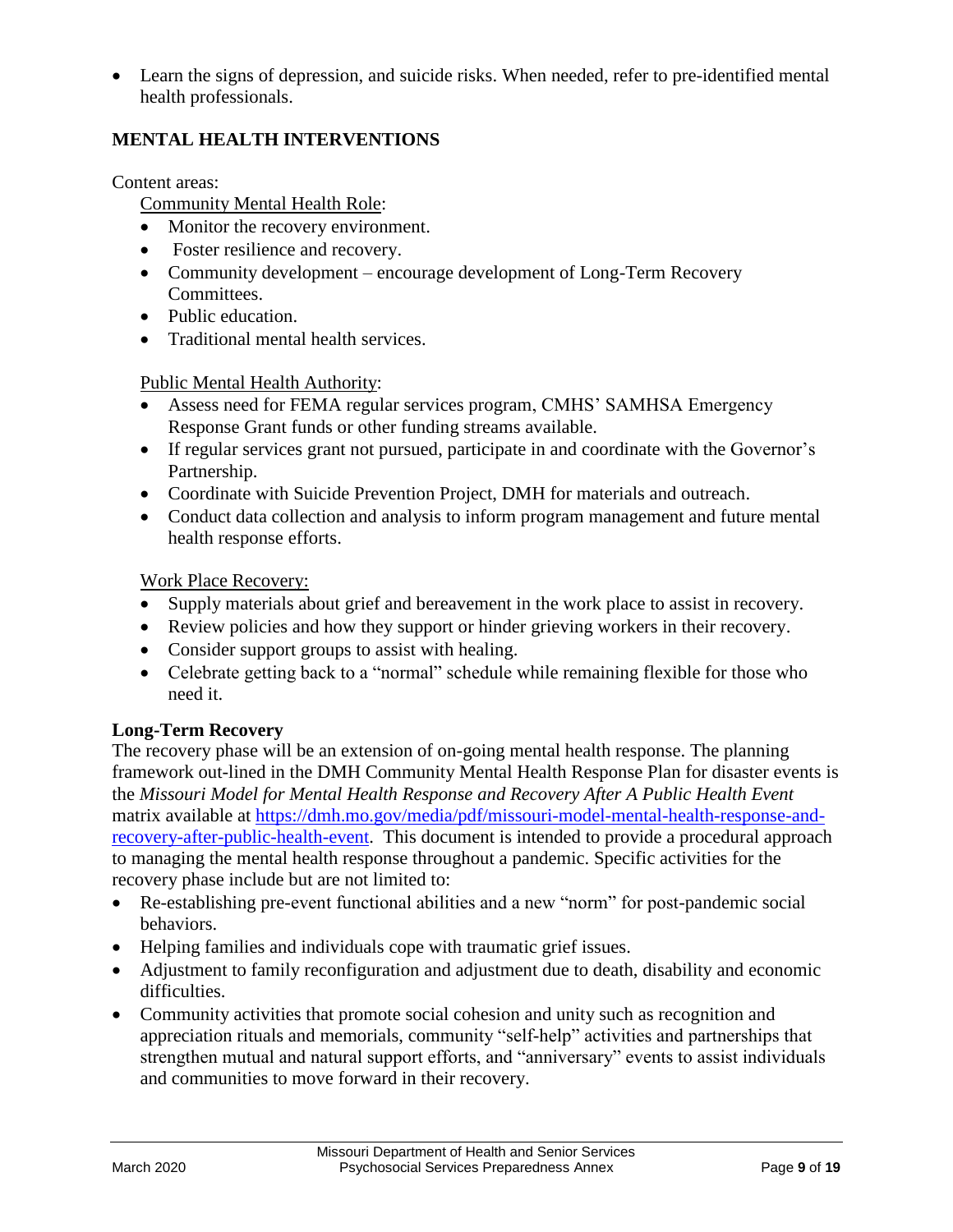- Resilience development strategies that promote individuals and communities efficacy.
- Resource development for long term mental health services and supports for large numbers of individuals dealing with emotional recovery such as depression, substance use, anxiety, and Post Traumatic Stress Disorder (PTSD).

For links to comprehensive information on pandemic influenza, go to: <https://health.mo.gov/emergencies/panflu/panflu.php>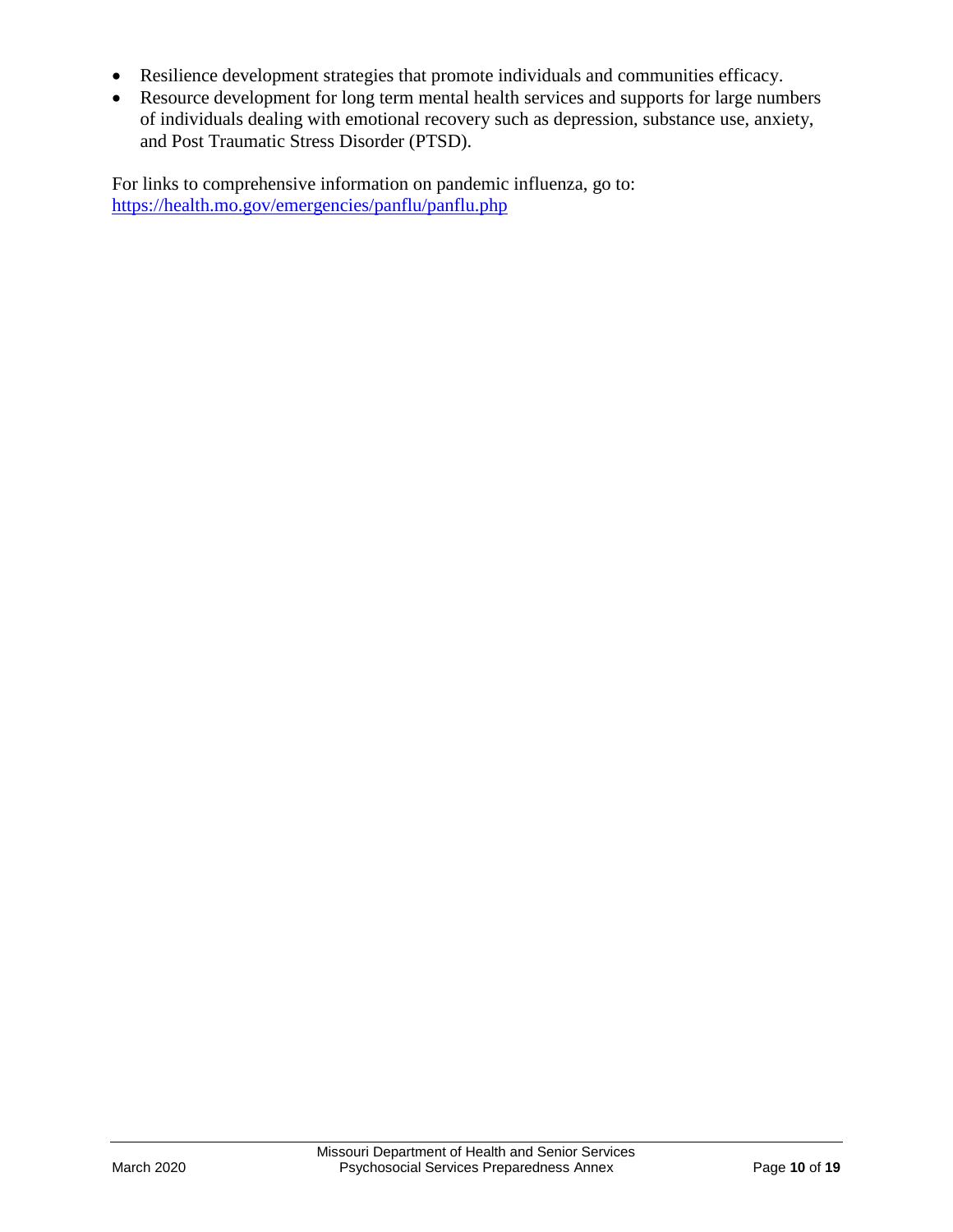# **Public Health and Individual Intervention Strategies**

The following chart summarizes both public health and individual intervention strategies to support communities and individuals coping with a pandemic disease outbreak. This framework provides a roadmap for the oversight, management and coordination of public mental health efforts in a pandemic outbreak.

|                                          | <b>PUBLIC HEALTH</b>                                                                                                                                                                                                                                                                                                                                                                                                                                                                                                                                                                                                                                                | <b>INDIVIDUAL</b>                                                                                                                                                                                                                                                                                                                                                                                                                                          |  |  |
|------------------------------------------|---------------------------------------------------------------------------------------------------------------------------------------------------------------------------------------------------------------------------------------------------------------------------------------------------------------------------------------------------------------------------------------------------------------------------------------------------------------------------------------------------------------------------------------------------------------------------------------------------------------------------------------------------------------------|------------------------------------------------------------------------------------------------------------------------------------------------------------------------------------------------------------------------------------------------------------------------------------------------------------------------------------------------------------------------------------------------------------------------------------------------------------|--|--|
| <b>PROMOTE SENSE</b>                     | Establish which environments are safest.<br>٠                                                                                                                                                                                                                                                                                                                                                                                                                                                                                                                                                                                                                       | Goals                                                                                                                                                                                                                                                                                                                                                                                                                                                      |  |  |
| <b>OF SAFETY</b>                         | Educate people how to make their own<br>٠<br>surroundings safe<br>Provide an accurate, organized public<br>$\blacksquare$<br>voice to help circumscribe threat<br>Inform the media to convey safety and<br>٠<br>resilience rather than imminent threat<br>Encourage individuals to limit media<br>exposure<br>Recommend limiting time talking<br>O<br>about trauma if anxious and depressed<br>Educate parents regarding limiting and<br>$\circ$<br>monitoring news exposure for children                                                                                                                                                                           | $\blacksquare$<br>Make choices between safe and<br>unsafe activities, environments<br>Increase sense of safety. Incorporate<br>$\blacksquare$<br>skills for "new normal" to maintain<br>changes in behavior and routines<br>that are "safer"<br><b>Techniques</b><br>Use of imagery techniques in natural<br>П<br>settings<br>Use of techniques to help people<br>٠<br>keep their minds based in reality                                                   |  |  |
|                                          |                                                                                                                                                                                                                                                                                                                                                                                                                                                                                                                                                                                                                                                                     | Understand discrimination practices<br>$\blacksquare$<br>in the face of trauma<br>Develop awareness of trigger events<br>٠                                                                                                                                                                                                                                                                                                                                 |  |  |
| PROMOTE CALM                             | Help people directly solve concerns<br>$\blacksquare$<br>Give information about safety of family<br>٠<br>and friends and their status in terms of risk<br>Large-scale community outreach and<br>٠<br>psycho-education about the following<br>topics<br>Post-trauma reactions that are<br>$\circ$<br>understandable and expectable<br>Anxiety management techniques for<br>O<br>common post-trauma problems<br>Signs of severe dysfunction<br>$\circ$<br>Limiting media exposure for those<br>$\circ$<br>with mid-level problems of anxiety<br>Receiving brief news reports from a<br>$\circ$<br>friend or family member, for those<br>with more severe emotionality | Therapeutic grounding (for those re-<br>$\blacksquare$<br>experiencing symptoms) such as<br>"you are in a safe environment now"<br>Breathing retraining<br>٠<br>Deep muscle relaxation<br>٠<br>Understanding stress reactions to<br>$\blacksquare$<br>reduce anxiety associated with<br>reactions<br>Stress management training<br>п<br>Cognitive reframing - changing<br>П<br>focus, sense of time, thoughts and<br>beliefs to change to positive actions |  |  |
| <b>PROMOTE SELF</b>                      | Provide people with outside resources<br>٠                                                                                                                                                                                                                                                                                                                                                                                                                                                                                                                                                                                                                          | Remind individuals of their strengths<br>Ξ                                                                                                                                                                                                                                                                                                                                                                                                                 |  |  |
| AND                                      | Create a way to manage and orchestrate<br>٠                                                                                                                                                                                                                                                                                                                                                                                                                                                                                                                                                                                                                         | and skills                                                                                                                                                                                                                                                                                                                                                                                                                                                 |  |  |
| <b>COMMUNITY</b><br><b>EFFECTIVENESS</b> | people's resources<br>$\blacksquare$                                                                                                                                                                                                                                                                                                                                                                                                                                                                                                                                                                                                                                | Encourage active coping<br>Enhance sense of control over                                                                                                                                                                                                                                                                                                                                                                                                   |  |  |
|                                          | As much as possible, involve victims in<br>decision-making regarding policy<br>Promote activities that are implemented by<br>$\blacksquare$<br>the community such as                                                                                                                                                                                                                                                                                                                                                                                                                                                                                                | traumatic stressors<br>Help to readjust expectations and<br>$\blacksquare$<br>goals                                                                                                                                                                                                                                                                                                                                                                        |  |  |
|                                          | Religious activities<br>$\circ$<br>Meetings<br>O<br>Rallies<br>$\circ$                                                                                                                                                                                                                                                                                                                                                                                                                                                                                                                                                                                              | Teach individuals to problem-solve<br>٠<br>and set achievable goals                                                                                                                                                                                                                                                                                                                                                                                        |  |  |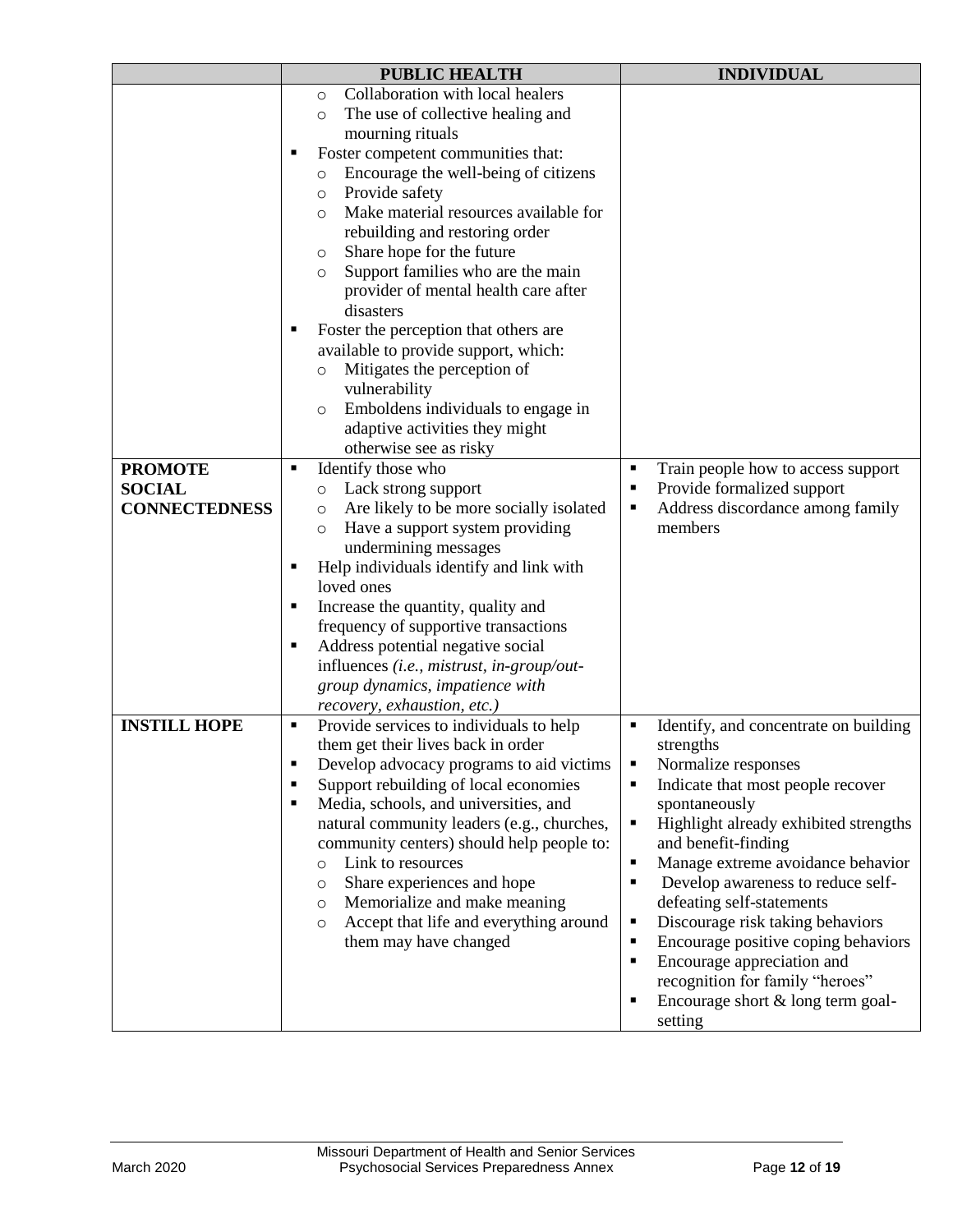# **Content of Training**

# **I. Preparedness and Planning**

This will be the most intense period of training to prepare various audiences for the emotional, behavioral, cognitive, and spiritual consequences of a pandemic event.

# **Training Content – All Audiences**:

- Human behavior and reactions to public health emergencies and containment measures.
- Planning for surges in demand in high emotion circumstances.
- Risk communication principles and skills especially related to "tipping points" that might lead to social disruption or unrest.
- Psychological first aid skills (including trauma-informed assessments) with attention to grief and bereavement issues.
- Referral indicators, strategies, and contact information.
- Stress management and self-care.
- Fact sheets to disseminate regarding stress, grief, coping in public health emergency.

## *Target Audience Content: Public Health, Other Health and Mental Health Care Workers (public and private sector) and Hotline Workers*

- Systemic interventions to promote safety, calm, confidence, connectedness and hope consistent with best practices.
- Importance of sharing psycho-education and resource materials.
- Strategies and best practices in pandemic.

## *Target Audience Content: Emergency Responders, Coroners, Medical Examiners and Funeral Directors*

- Systemic and individualized interventions to promote safety, calm, confidence, connectedness and hope in the context of traumatic grief and loss.
- Need to accommodate religious and cultural preferences to extent possible and advance planning with community.

## *Target Audience Content: General Public and Populations with Access and Functional Needs– including culturally diverse groups*

- Resilience.
- Familiarity with behaviors that promote safety in contagious disease.
- Preparedness and planning for social distancing and containment measures such as shelter-in-place, quarantine and school closures.

## *Target Audience Content: Schools*

- Fact sheet resources for children and caregivers to educate regarding stress reactions, self-care, etc. consistent with guidance described in best practices.
- Mental health referral agreements.
- School preparedness flu planning guidance.
- Plans for continuity of education.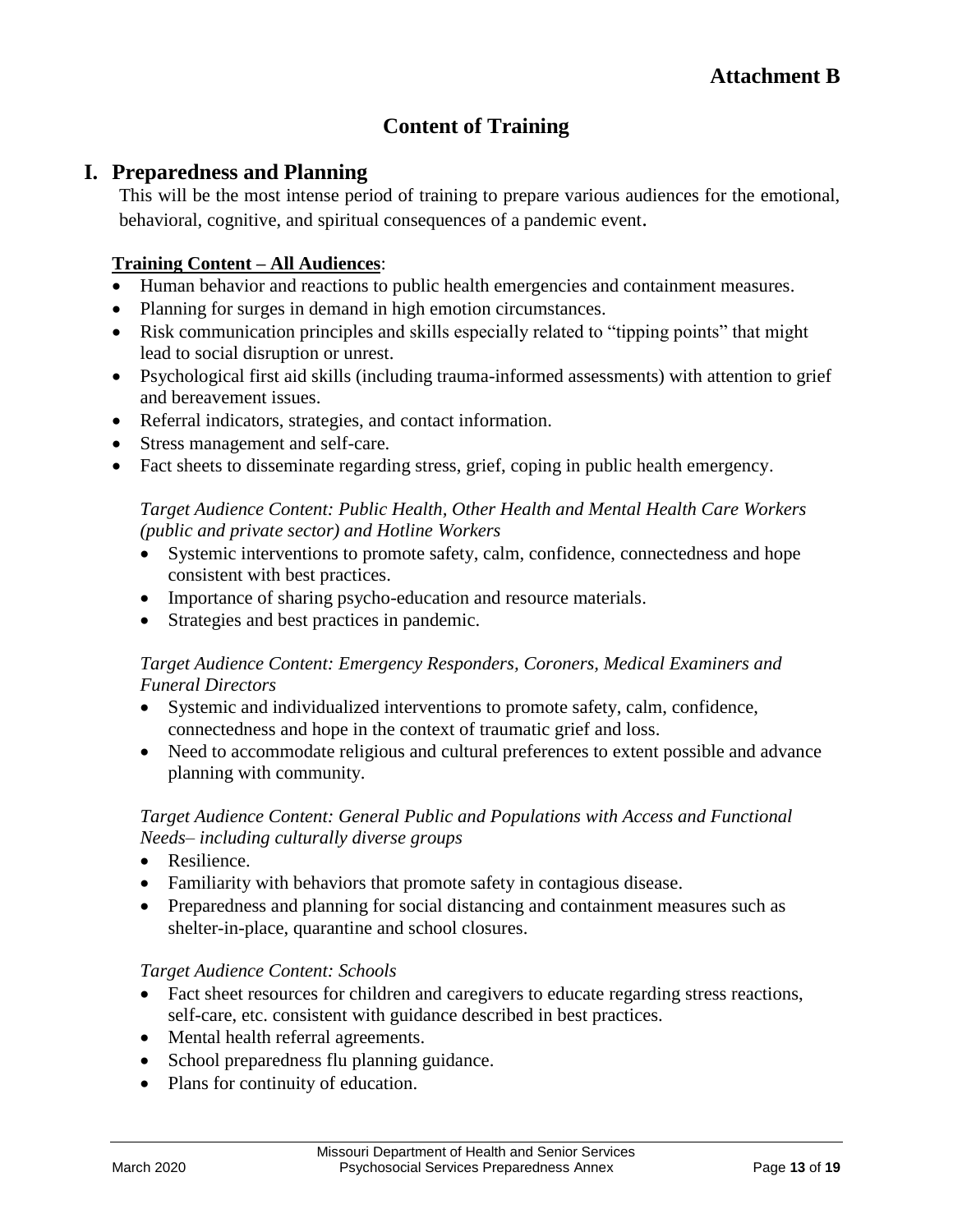- Strategies for maintaining friendships while practicing social distancing.
- Encouraging healthy use of electronic networking with parental involvement.

## *Target Audience Content: Faith-Based Leaders and Communities*

- Unique role of faith communities in mass fatality scenario.
- Identifying and working with at-risk populations.

## *Target Audience Content: Civic/Service Organizations (volunteers, care-givers and natural helpers)*

- Volunteer role in assuring accurate and consistent information is communicated.
- Identifying and working with at-risk populations.

#### *Target Audience Content: Large Employers and Human Resource Professionals*

- Mental health referral and EAP agreements.
- Workplace preparedness.
- Human resource policies regarding sick leave, family leave, etc.

#### *Target Audience Content: Government Leaders, Public Officials and Public Information Officers*

 Systemic interventions to promote safety, calm, confidence, connectedness and hope consistent with best practices in previous section.

## **II. Pandemic**

Training content would depend on the seriousness and spread of the pandemic based on Missouri surveillance. The following content areas are suggestive of some issues that may need to be addressed within training for various audiences. Training may need to be provided during this period through webinars, telecasts, etc. to decrease and prevent exposure.

## **Training Content – All Audiences**:

- Public education that promotes safety, calm, self-efficiency, connectedness and social cohesion, and hope.
- Psychological first aid skills (including trauma-informed assessments) with attention to grief and bereavement issues and mass fatality scenarios.
- Paper and electronic resource brochures and fact sheets related to stress, grief, etc.
- Referral inventory of phone numbers (voice and fax) for additional mental health needs and referral form for ease of referral and follow-through.
- Accurate, up-to-date social media sites.
- Self-care and peer care training and fact sheets.

#### *Target Audience Content: Health Care Workers*

- Strategies to manage surge demand and mitigate panic and disruption for managing highly distressed individuals and minimizing further exposure to trauma.
- Psychological first aid assessments and skills checklists including guidelines for death notifications.

*Target Audience Content: Mental Health Workers – including public and private sector*

 Mental health intervention strategies and best practices in pandemic as described in previous section such as cognitive behavior therapy, exposure management and desensitization techniques, etc.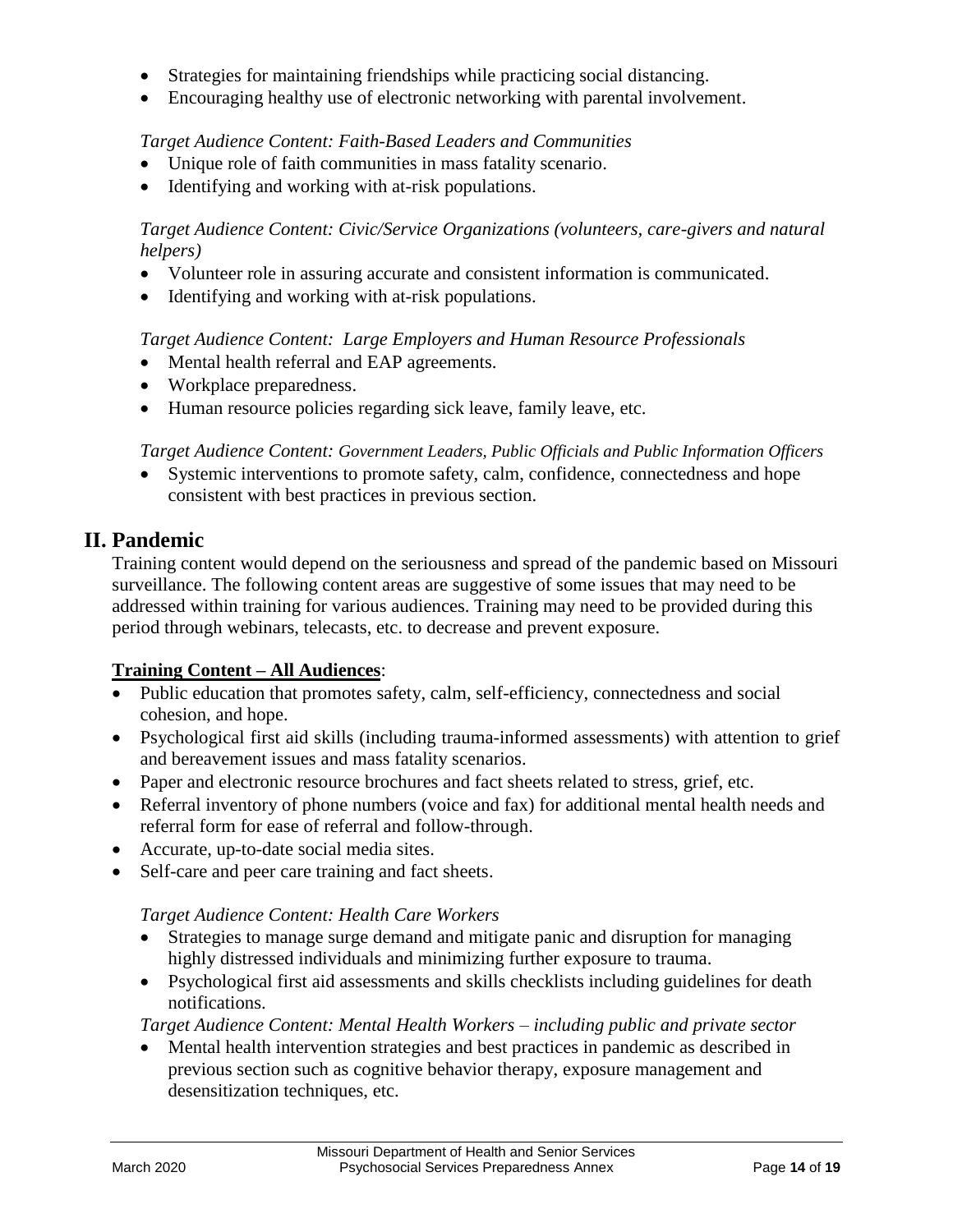## *Target Audience Content: Public Health*

- Risk communications tools, prepared scripts and public education materials to instruct the public from both physical and emotional perspectives on how to promote safety, calm, confidence, connectedness and hope.
- Dissemination of public education materials that integrate resilience and mental health strategies including website addresses.
- Activation of pre-planned EAP strategies including resource lines for public health workers facing increased demand.

#### *Target Audience Content: Emergency Responders, Human Service Organizations, Civic and Service Organizations, including volunteers, caregivers and natural helpers*

- Self-care fact sheets, checklists and buddy-forms for peer care.
- Activation of pre-planned EAP strategies including resource lines to handle increased demand.
- Rumor control hotline.

#### *Target Audience Content: Large Employers and Human Resource Professionals*

- Checklists for changes to workplace environment and policies.
- Rumor control hotline and consideration of positive, accurate use of social media.
- Activation of pre-planned EAP resource lines.

#### *Target Audience Content: Government Leaders, Public Officials and Public Information Officers*

- Risk communication checklists and toolkits.
- Prepared scripts and public education materials to promote safety, calm, confidence, connectedness and hope.
- Checklist of tipping points that indicate potential for social unrest or panic.

#### *Target Audience Content: Coroners, Medical Examiners and Funeral Directors*

- Mental health guidelines for death notifications.
- Activation of pre-planned EAP resources and information lines.

#### *Target Audience Content: Schools*

- Checklist of school continuity activities that incorporate strategies to promote safety, calm, confidence, connectedness and hope.
- Activation of pre-planned resource lines for handling increased stress of school personnel.

## *Target Audience Content: Faith-Based Leaders and Communities*

- Checklists of faith-based activities, rituals and traditions that promote safety, calm, confidence, connectedness and hope.
- Rumor control hotline.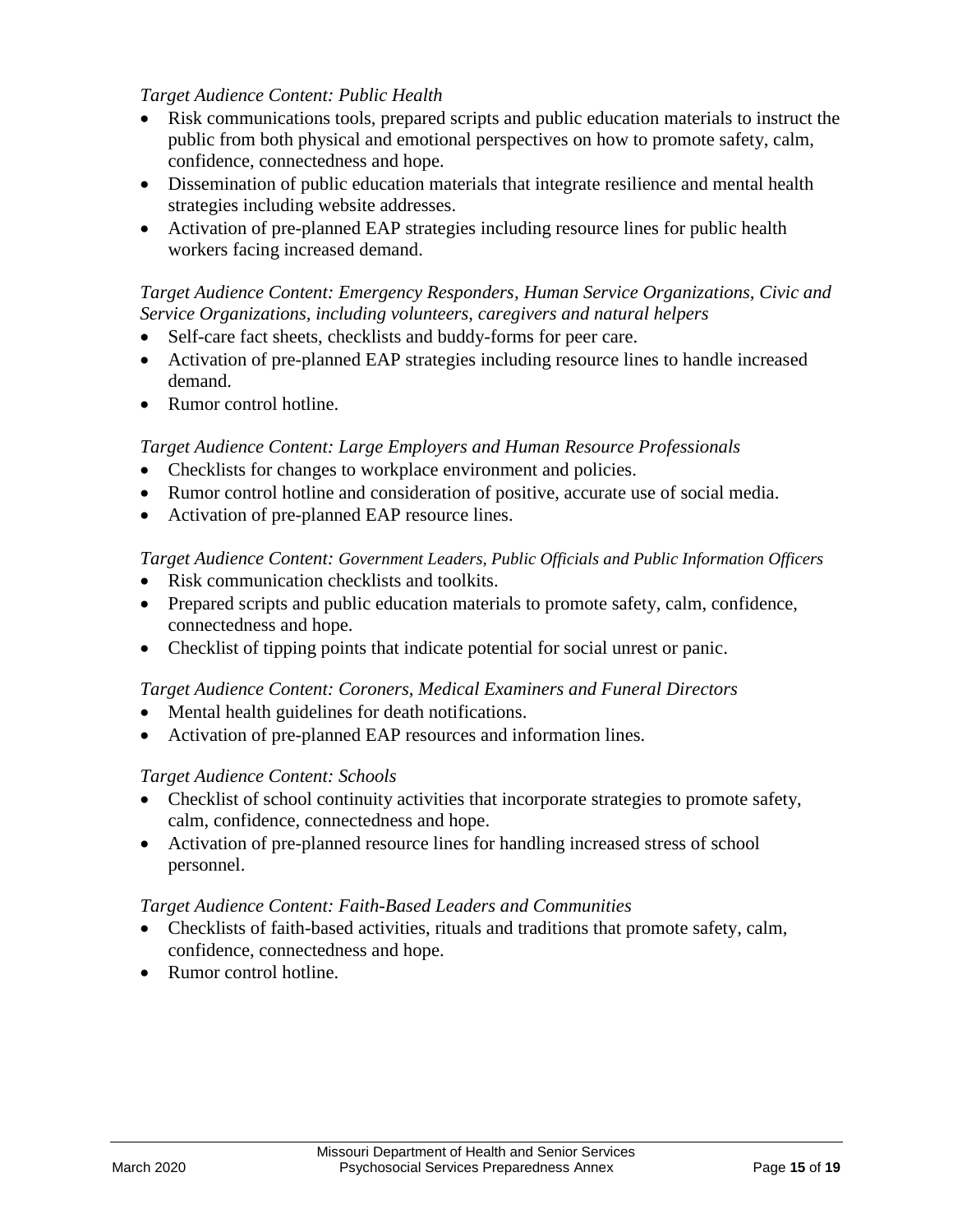# **III. Recovery Period**

The following content areas have been identified for the pandemic recovery periods.

#### **Training Content – All Audiences**:

- Trauma informed mental health assessments including checklists of at-risk populations and characteristics.
- Suicide risk information and suicide prevention strategies with contact lists and resources.
- Paper and electronic resource brochures and fact sheets.
- Referral numbers (voice and fax) for specialized mental health needs and referral form.
- Resilience building checklists and recommendations for self-care, peer care and supervisors.

#### *Target Audience Content: Health Care Workers*

 Best practice guidelines for referral and treatment of chronic stress and mental health conditions associated with trauma (depression, anxiety, PTSD, etc.) as well as traumatic grief recovery.

#### *Target Audience Content: Mental Health Workers – including public and private sector*

- Consultation checklists to advise organizations regarding systemic level interventions to promote recovery and hope.
- Guidelines for referral and treatment of chronic stress and mental health conditions associated with trauma (depression, anxiety, PTSD, etc.).

#### *Target Audience Content: Public Health*

- Mental health indicators to monitor that are predictive of chronic public health needs.
- Research participation guidance and contact lists for public health workers and clientele.

#### *Target Audience Content: Emergency Responders Coroners, Medical Examiners and Funeral Directors*

- Continued EAP or other insurance program access giving special attention to at-risk responder groups (younger, other losses, etc.), substance use and relapse prevention, and family systems.
- Self-care fact sheets, checklists and buddy-forms for peer care.
- Activation of pre-planned EAP strategies resource lines.

#### *Target Audience Content: General Public*

• Public education that promotes connectedness and social cohesion, establishing new normal (including reconfigured families), addressing survivor guilt, "trigger events", and hope.

## *Target Audience Content: Human Service Agencies Active in Recovery, Civic and Service Organizations – including volunteers, caregivers and natural helpers*

- Paper and electronic resource brochures and fact sheets related to recovery including domestic violence and substance use.
- Referral numbers (voice and fax) for specialized mental health needs.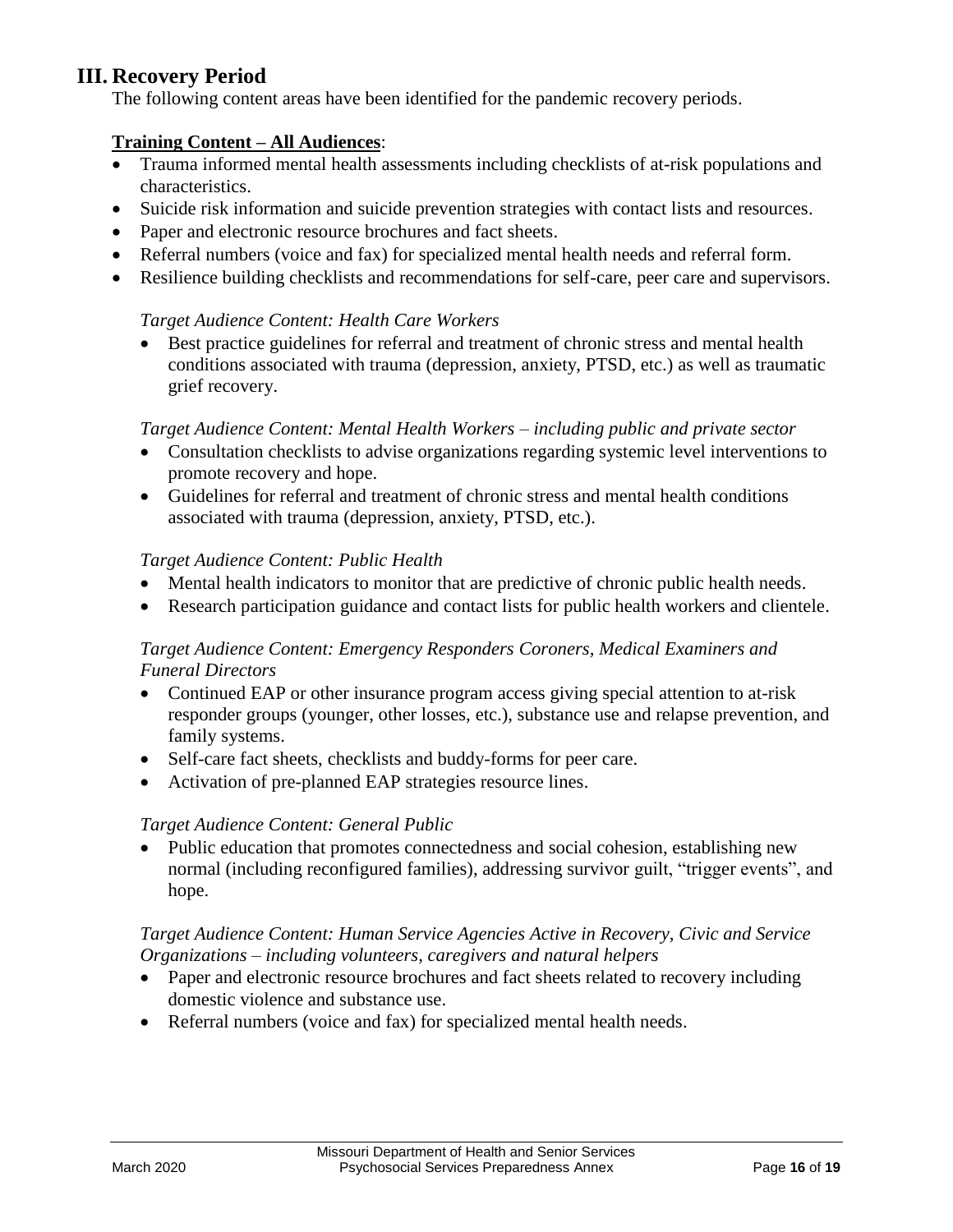#### *Target Audience Content: Large Employers and Human Resource Professionals*

- Checklists for changes to workplace environment and policies.
- Activation of pre-planned EAP resource lines.

## *Target Audience Content: Government Leaders, Public Officials and Public Information Officers*

- Risk communication checklists and toolkits.
- Prepared scripts and public education materials to instruct the public from both physical and emotional perspectives about promoting safety, calm, confidence, connectedness and hope.
- Checklist of tipping points that indicate potential for social unrest or panic.

#### *Target Audience Content: Schools*

- Checklist developed as part of the Mental Health Annex in the Missouri Emergency Response Information Plan for schools, for recognition activities and strategies to promote safety, calm, confidence, connectedness, hope and sensitivity for survivors and remembrance for students and staff who died.
- Activation of pre-planned EAP resource lines.

#### *Target Audience Content: Faith-Based Leaders and Communities*

 Checklists of faith-based activities, rituals and traditions that promote safety, calm, confidence, connectedness and hope.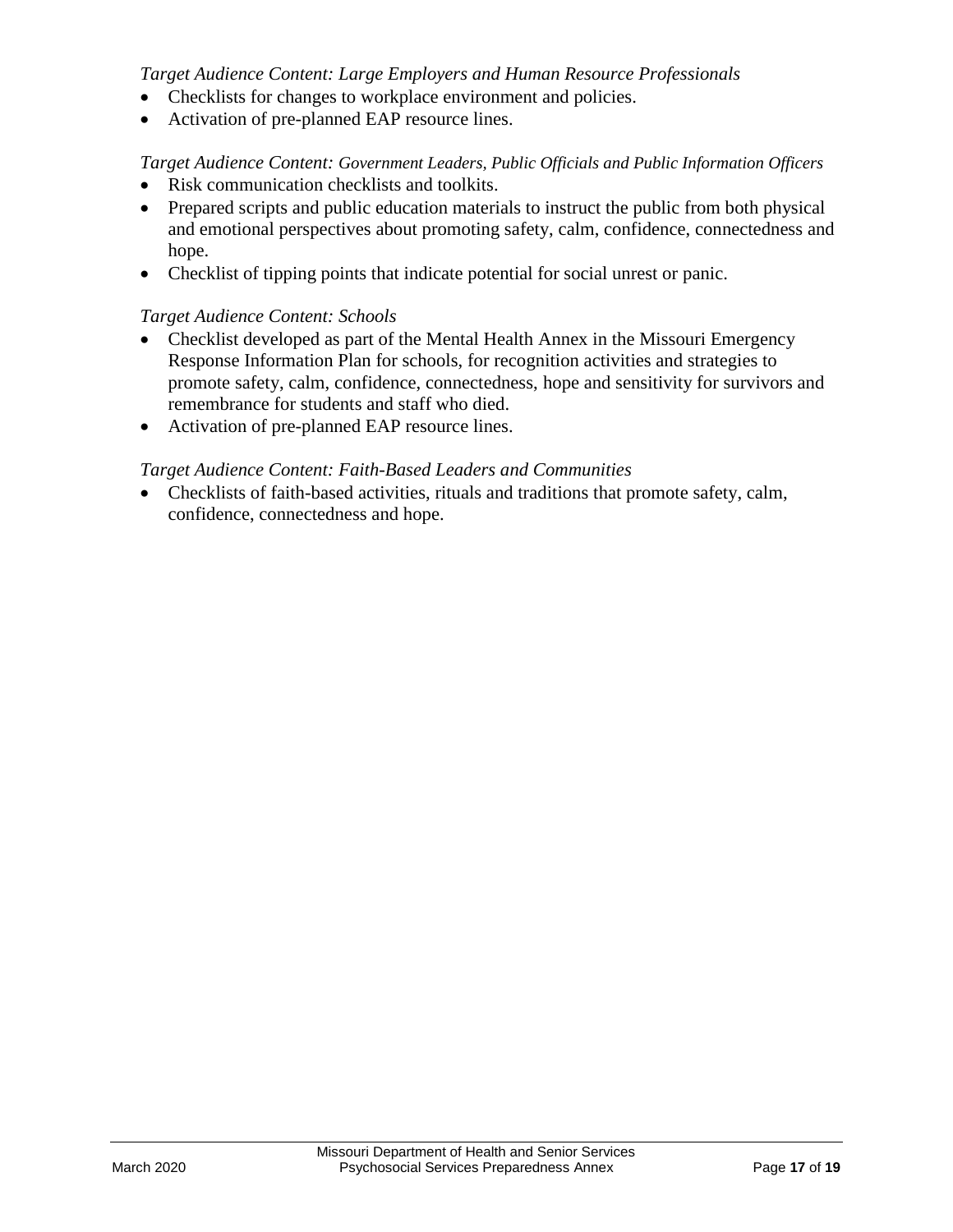# **Current Status of Resources**

#### **Plans:**

*Department of Mental Health Emergency Operations Plan:* This plan addresses the outreach to communities after a disaster or terrorism event. This Pandemic Influenza Plan-Mental Health is an appendix to the Emergency Operations Plan (EOP).

## **Training curriculums developed in coordination with the Missouri Department of Mental Health and St. Louis University Heartland Centers include**

- Disasters and Mental Health: A Basic Approach for Health Care Workers.
- Disasters and Mental Health: A Basic Approach for Schools*. (These curriculums include considerations for infectious disease.)*

#### **Training curriculums developed by the Missouri Department of Mental Health**

- Disasters and Mental Health: A Basic Approach for Faith Communities.
- Psychological First Aid (PFA). Includes portions of the above curriculums plus the 8 principles of PFA. 6 hour curriculum plus a 1.5 hour introduction used at conferences. (Portions of this training are based on the manual *Second Edition of Psychological First Aid Field Operations Guide.)*

#### **At-Risk Population: Presentations developed**

- Training on PFA for Federally Qualified Health Centers (FQHC) and long term assisted living (1.5 hr. presentation).
- Responding to Children with Special Considerations (1-hour presentation for Emergency responders).
- Children in Disasters: How Children Cope and How Responders Can Help (1-hour presentation).
- The Flu and You: An educational presentation for individuals with Developmental Disabilities and their support systems, by Kim Stock, DMH Division of Developmental Disabilities.

#### **Other Tools**

Schools

- Mental Health Annex as part of Emergency Response and Information Plan (ERIP) includes planning for pandemic.
- Checklist Appendix 9: Pandemic Influenza School Crisis Plan Checklist, a part of the ERIP mental health annex.

#### Health Care

- DMH developed planning document: *Hospital Preparedness Plans, Recommended Mental Health Components Annotated Outline: Mental Health and Behavioral Concerns in Emergencies*. Shared with the Missouri Hospital Association for distribution.
- DMH also developed a presentation entitled *Behavioral Health Emergency Planning for Hospitals and Regions,* presented at the DHSS Annual Public Health Conference in 2007.
- *Mental Health issues in Palliative Pandemic Planning,* a PowerPoint presentation for the Palliative Care Sub-committee of the Alternative Standards Committee.